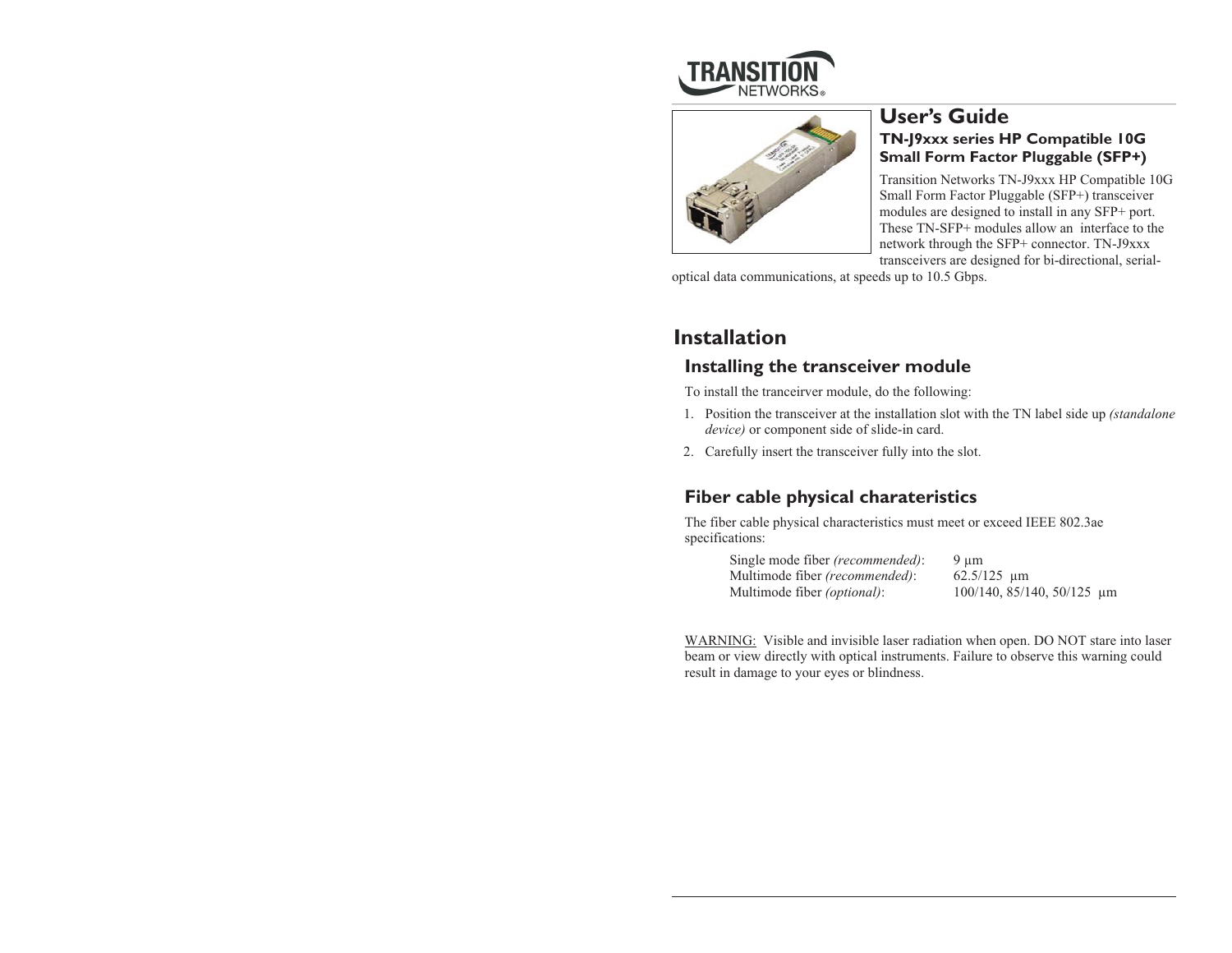### *Installation — continued*

### **Connecting fiber cables**

To install the fiber cable, do the following:

- 1. Locate the appropriate fiber cable.
- 2. Install the cable as shown below.



# **Fiber Optic Specifications**

SFP+ Types, distances, TX power, RX power, and link budgets can be found on Transition Netwoks' website, document "SFP+ Fiber and Copper Connectors"@

http://www.transition.com/TransitionNetworks/Landing/SFP-XFP/SFP-XFP.aspx

# **Technical Specification**

For use with Transition Networks Model J9xxx 10G HP Compatible SFP+

Dimensions: 0.52 x 2.18 x 0.33" *(13.4 x 55.5 x 8.5 mm)* Shipping Weight: 1 lb *(16 oz)* approximately Voltage: 3.3V, Operating Temp: 0°C to 70°C *(32°F to 158° F )* Storage Temp: -40°C to 85°C *(-40° to 185°F)* Humidity: 5% to 95%, non-condensing Warranty: Lifetime

### *Technical Specification — continued*

**Note:** All Transition Networks' SFP+ modules fully comply with the Multi-Sourcing Agreement (MSA). This compliance allows our SFP+ modules to be used in other MSA compliant SFP+ platforms. In addition, the SFP+ modules referenced in this manual are also compatible with all HP SFP+based equipment supporting similar HP model SFP+s. TN SFP+ modules ARE NOT HP OEM brand modules.

# **Contact Us**

#### **Technical support**

Technical support is available 24 hours a day. U.S.A. and Canada: 1-800-260-1312 International: 00-1-952-941-7600

#### **Transition now**

Chat live via the Web with Transition Networks Technical Support. Log onto www.transition.com and then click the Tech Support/Transition Now link.

#### **Web-based seminars**

Transition Networks provides seminars via live web-based training.

Log onto www.transition.com and click the Learning Center link.

#### **E-Mail**

Ask a question anytime by sending an e-mail to our technical support staff. techsupport@transition.com

#### **Address**

Transition Networks 10900 Red Circle Drive Minnetonka, MN 55343, U.S.A. telephone: 952-941-7600 toll free: 800-526-9267 fax: 952-941-2322